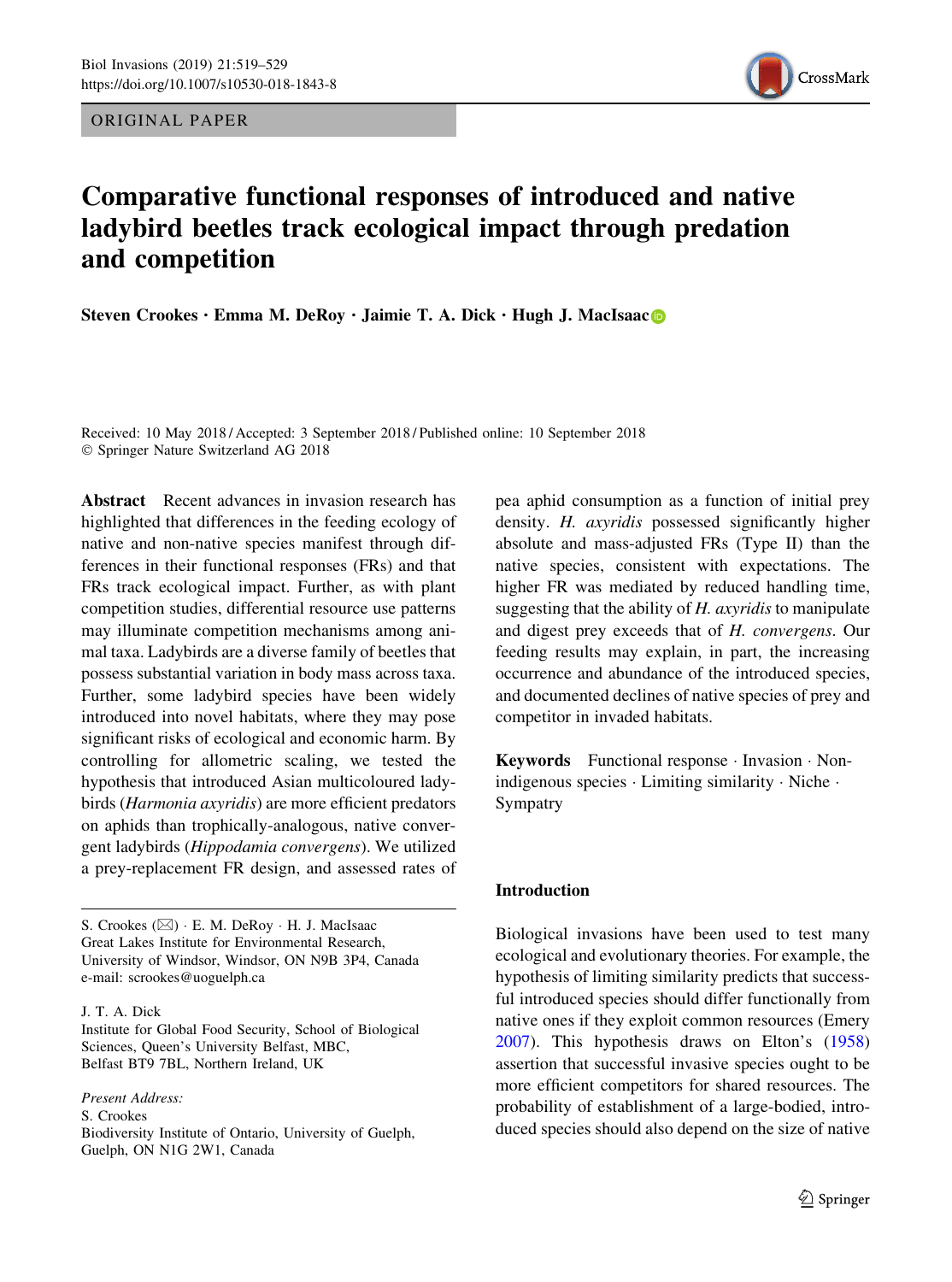competitors and the availability of resources. If, however, the ratio of metabolic activity to mass follows Kleiber's Law [\(1932](#page-9-0))—which states that metabolism scales at  $\frac{3}{4}$  power to that of mass—then absolutely larger species may not be superior to native species owing to their differing energetic demands. Moreover, few traits evolve in isolation, particularly those associated with life-history and body mass attributes (Snell-Rood et al. [2015](#page-10-0)). By comparing functional analogs that vie for a common resource, it is possible to test whether resource use is allometricallybased or whether the functionality of the introduced species is due to other qualities that covary with, but are separate from, allometric scaling.

Coccinellid beetles (ladybirds) exhibit substantial morphological variation. Dixon and Hemptinne [\(2001](#page-9-0)) found that coccinellid body size was displaced in line with species-specific prey size preference and not by physiological constraints. Though ladybirds have been introduced globally for biocontrol purposes to consume agricultural and horticultural pests, one species—the Asian multicoloured, or harlequin, ladybird Harmonia axyridis—has itself become a global pest. Indeed, there is gathering evidence for the displacement of North American coccinellids by Old World species, including H. axyridis. In North America, a clear correspondence exists between introduction of non-native species and a decrease in abundances of native species (Wheeler and Hoebeke [1995\)](#page-10-0). Understanding the role—if any—of resource competition in this apparent relationship is essential for ladybird conservation.

Competition for resources may drive native ladybird decline in common habitats if they are less able to acquire and/or consume prey than introduced species (Smith and Gardiner [2013](#page-10-0)). It is possible that successful invaders possess an array of traits that collectively favour establishment and spread in novel territories (Matzek [2012](#page-10-0)). For example, H. axyridis successfully preys on other coccinellids (Snyder et al. [2004\)](#page-10-0), and withstands parasitism better than other ladybirds (Vilcinskas et al. [2013](#page-10-0)). However, the competitive ability of H. axyridis versus other guild members has been limited to studies of biological control of phytophagous pests rather than invasiveness per se (Roy et al. [2016\)](#page-10-0).

Differential resource utilisation between native and introduced ladybirds can be addressed by examination of their functional responses (FRs) on common prey.

The functional response describes the causal relationship between resource consumption and resource density. FR analyses have been used mainly to determine the comparative impact of introduced and non-native predators (see Dick et al. [2014,](#page-9-0) [2017](#page-9-0); Alexander et al. [2014\)](#page-9-0), though they may also be used to assess the relative abilities of co-occurring predators to consume resources. Different FRs of non-native and native coccinellids may help explain changes in their abundances. Indeed, the use of comparative FRs in assessing inter-specific competition among animal taxa has been slow in its adoption, yet very similar concepts and methodologies were developed long ago by Tilman [\(1977](#page-10-0)) to address plant competition. While larger coccinellid beetles produce larger eggs and larvae than smaller species, these phenotypic traits are likely governed by ecological factors rather than physiological constraints (Dixon and Hemptinne [2001\)](#page-9-0). If true, this suggests that metabolic scaling need not have a limiting influence over resource consumption. Here, we adopt Dick et al.'s ([2014\)](#page-9-0) functional response framework to test whether FRs differ between native and introduced coccinellids after correction for metabolic scaling.

We use large, non-native  $H$ . axyridis and smaller, North American-native H. convergens ladybirds as subjects to test whether the former possesses an elevated ability to consume resources when both species are exposed to identical densities of a single prey type. We assess the relative importance of each of the parameter terms that comprise the FR, notably handling time  $(h)$ , attack rate  $(a)$  and maximum feeding rate (m). We predict that although both species will exhibit a Type II response (Holling [1959;](#page-9-0) Wells and McPherson [1999;](#page-10-0) Lee and Kang [2004](#page-10-0)), H. *axyridis* will possess a lower  $h$  but higher  $a$  and m than H. convergens.

#### Materials and methods

Harmonia axyridis is native to temperate central and East Asia, and was first released in 1916 in the southern USA as a biological control agent (Gordon [1985\)](#page-9-0). It was first recorded in southern Ontario in 1994 (Coderre et al. [1995\)](#page-9-0), following which it was observed elsewhere in Canada (Hoebeke and Wheeler [1996\)](#page-9-0).

The North American Hippodamia convergens has a native pan-American distribution, but suffers from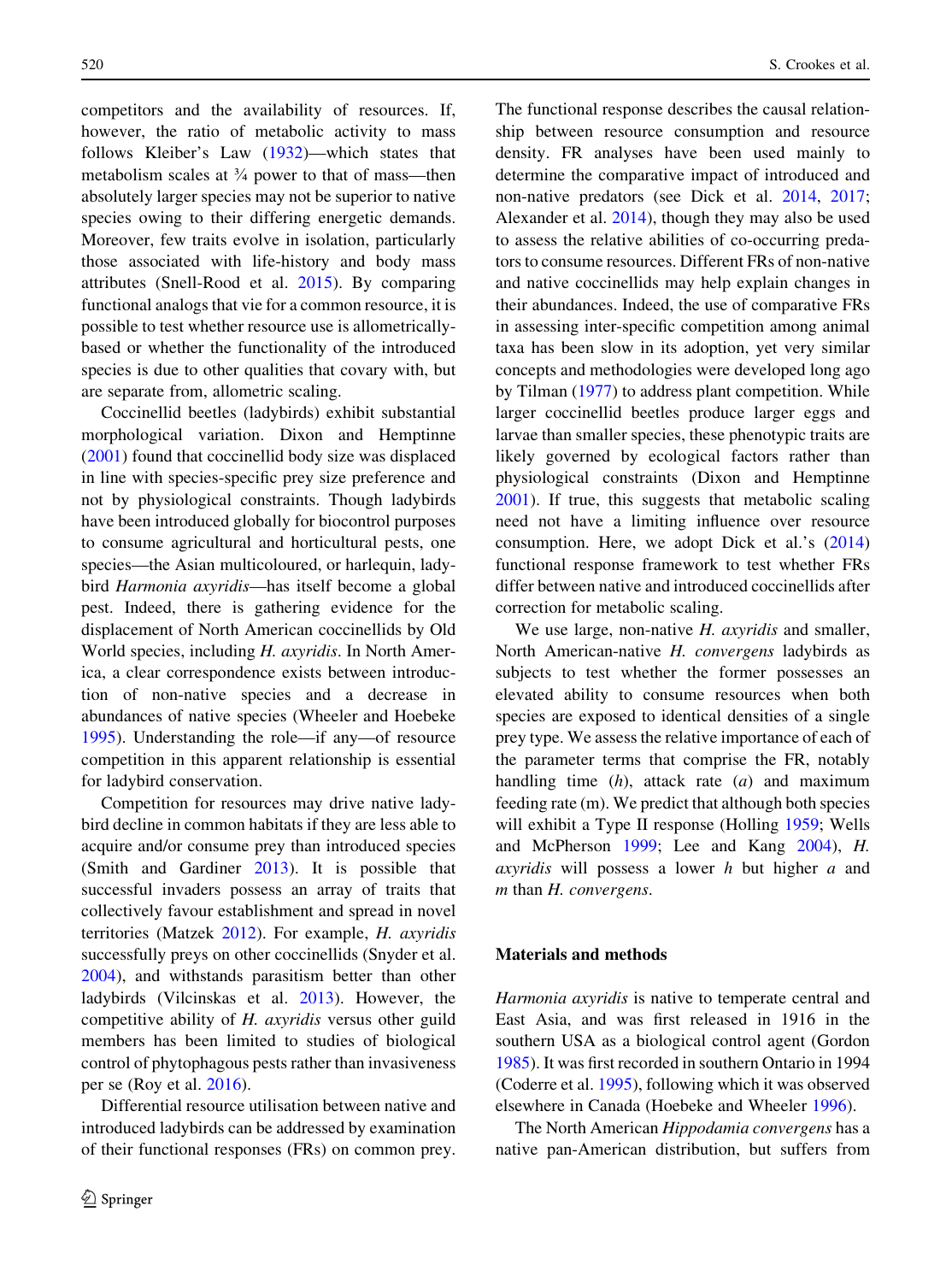significant declines in abundance when found in sympatry with non-native coccinellids (Smith and Gardiner [2013](#page-10-0)). Although smaller in size, it is also a valued biocontrol agent due to its ability to consume aphids (Dreistadt and Flint [1996](#page-9-0)).

All *H. axyridis* individuals were collected by hand around Windsor, Ontario, primarily from Ojibway Municipal Park (latitude: 42.266607; longitude: - 83.073869) during June–August 2014, and in September–October from an urban plot (latitude: 42.30521; longitude:  $- 83.049631$ ) where masses accumulated on wild parsnip Pastinaca sativa. H. convergens was purchased from eNASCO, USA (product number: LM00533M). Each species was kept in its own 16-L plastic container covered by  $10$ - $\mu$ m mesh netting that allowed aeration. Moistened paper towels were used to hydrate the beetles and to allow oviposition (Hesler et al. [2012\)](#page-9-0). Pea aphids Acyrthosiphon pisum were acquired from eNASCO and from the Manitoba Department for Agriculture, Food and Rural Development (MAFRD) to transfect broad bean Vicia facia and sweet pea Lathyrus odoratus to develop self-sustaining aphid colonies, in addition to providing sustenance for captive beetles. Containers were regularly cleaned with deionised water to minimise risk of fungal infections. Both aphids and beetles were maintained under identical conditions in environmental chambers (CMP4030, Conviron). Ambient temperature was constant 20  $\textdegree$ C, close to the mean average maximum temperature for Windsor and also within the preferred range of both species (Lamana and Miller [1998\)](#page-9-0). All organisms were kept in a photoperiod of 16L:8D at 50% relative humidity.

We used European pea aphid as prey owing to its ease of culture, naturalised status in North America, and its wide distribution. The species is consumed in both field and laboratory by H. convergens (e.g., Hinkleman and Tenhumberg [2013\)](#page-9-0) and H. axyridis (e.g., Ingels et al. [2015\)](#page-9-0). To standardise hunger levels, all beetles were denied food for 24 h before experimentation. They were also isolated from the general population and acclimated individually in petri dishes (100 mm diameter, 15 mm in height) furnished with moistened paper towel. Prior to the addition of beetles, experimental petri dishes were prepared with one of eight densities of pea aphid: 1, 2, 4, 8, 16, 32, 64 or 100. If any aphid died other than by predation during the counting of prey densities or during the

experimental period, they were replaced with other live individuals. All prey densities consisted of individuals belonging to the latter two ontogenetic stages (last nymph and adults), including alate (winged) individuals that were unable to evade capture if located within grasping distance of the beetles due to the physical dimensions of the dishes.

Trials began with the introduction of a beetle with a dissecting pin into an aphid-containing petri dish. Experiments lasted 3 h and were conducted under the same conditions as per acclimation. The numbers of aphids eaten was recorded in addition to the timing of each event (from the moment the aphid was grasped by a beetle). If an attack on an aphid was not fatal, i.e., the aphid continued to move fluidly and remain viable, the attack was not recorded. However, if the attack was fatal and resulted in whole or partial consumption of the aphid's body, the attack was counted as successful and the remains removed to be replaced by a live, similar-sized aphid to maintain a constant density of prey items. Most successful attacks resulted in complete consumption of the aphid, leaving only the limbs and antennae, which were left in the arena as they did not interest beetles. During pilot trials this method of introduction had no impact upon predation, nor did it elicit detectable defensive or evasive behaviour. Our 'prey replacement' design provides the most accurate estimates of functional response parameters (Dick et al. [2014\)](#page-9-0). At the end of the trial, each beetle was weighed using a Mettler Toledo balance (model: MS104S). All prey treatments were replicated five times per species in the first instance.

Standard descriptive statistics (mean and standard errors, SE) were calculated for beetle body mass (mg), total numbers of aphids consumed after 3 h, and massspecific predation rate (total number of aphids eaten per mg of beetle mass). To determine whether mass was differentially distributed between the two species and among aphid density classes—and whether this had an impact on the numbers of aphids consumed multiple ANOVAS (MANOVA) were performed, after confirming normality of data (Shapiro–Wilk test,  $p > 0.05$ ), denoting 'species' and 'aphid density' as factorial predictor variables and 'mass' and the 'number of aphids eaten' as response variables. We analyzed whether beetle body mass was randomly allotted among aphid densities, with aphid density as a predictive factor. A non-random assortment of body mass across aphid densities would have introduced a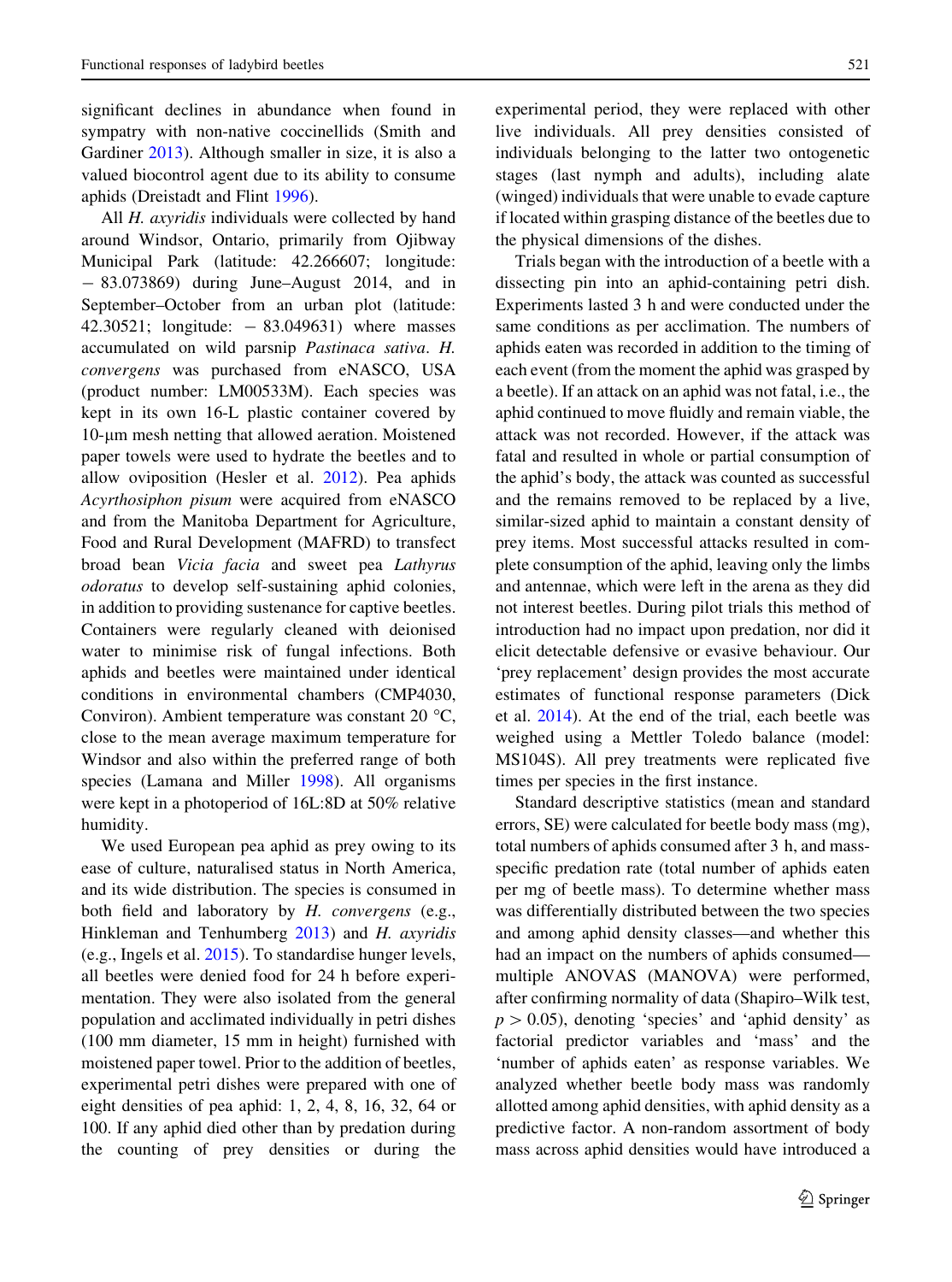significant source of bias into subsequent analyses. We then applied linear regression to aphid consumption data and to beetle body mass to determine if body mass and the numbers of aphids eaten were related.

We used non-linear, curve-fitting analysis (Juliano [2001\)](#page-9-0) on raw consumption data using the R statistical package 'frair' to formulate a functional response model for each species (Pritchard [2014\)](#page-10-0). Data for predatory foragers tend to conform to either a Type II or a Type III model (Holling [1959](#page-9-0)). We expected both H. axyridis and H. convergens to conform to a Type II curve (Wells and McPherson [1999](#page-10-0); Lee and Kang [2004\)](#page-10-0). The latter model predicts that relative resource consumption decreases exponentially with increasing resource density. The Type III model is similar except that at low resource density rates of consumption are also low, until a density threshold is met after which a decreasingly exponential relationship is attained. Initially, we explored which of these two models best fit the data (sensu Juliano [2001](#page-9-0)). This test focuses on the logistic regression between these variables at low densities and the expected difference in shape and magnitude of the relationship between prey density and consumption rate. This module was implemented in frair by choosing the 'frair test' option. The 'preferred' model was then more robustly tested by using a strict application of the model under question to the consumption data and compared to other models using the Akaike Information Criterion (AIC). For replacement data, the most appropriate Type II model is Holling's original 'disc equation' ([1959\)](#page-9-0):

$$
N_e = \frac{aN_0T}{1 + aN_0h}
$$

where  $N_e$  is the number of prey eaten,  $a$  is the attack rate,  $N_0$  is the number of aphid prey (density) at time = 0, T is the total time spent feeding, and  $h =$  the handling time. The maximum feeding rate (m) is defined as 1/h. According to Hassell et al. ([1977](#page-9-0)), with a Type III model the attack rate a becomes a function of prey density, expressed algebraically as:  $(b*N<sub>0</sub>)/$  $(1 + c^*N_0)$ , where b and c are coefficients to be estimated (Pritchard [2014\)](#page-10-0). For both models, data were fitted using a maximum likelihood function in the R module mle2 embedded within the package bbmle. For the model fit, we derived standard errors and 95% confidence intervals from bootstrapping, utilising the boot function in R. Initially, model-fitting and the derivation of parameters was performed using the standard models. Further analysis utilised allometric scaling factors to account for the size difference among beetles, initially using Kleiber's Law ([1932\)](#page-9-0) that states that metabolism scales at  $\frac{3}{4}$  power to that of mass, assuming that parameters in the FR models scale in a similar fashion (Kalinkat et al. [2013](#page-9-0)). For Holling's Type II equation, the parameters to be estimated are  $a0$  and  $h0$ , which are constants scaled by the masses of both prey and predator. Following Yodzis and Innes ([1992\)](#page-10-0):

$$
a = a0 * ma^{-1} * mb^{0.75}
$$

and

$$
h = h0 \ast ma \ast mb^{-0.75}
$$

describe the attack rate and handling time, respectively, whereby *ma* is the mass of the aphid prey (mg) and mb is beetle mass (mg) [here mb is scaled 0.75, sensu Kleiber, but see Kalinkat et al. ([2013\)](#page-9-0) for details]. The allometric-scaled FR parameters were plugged into Holling's equation, adopting the mean mass of each species of beetle for mb and the mean mass of adult pea aphids, reared at sites across North America at temperatures close to our rearing temper-ature (20.6 °C, Lamb et al. [1987\)](#page-9-0), as ma. We adopted scaling factors estimated by Kalinkat et al. [\(2013](#page-9-0)) into FR analyses. These factors were derived from a variety of arthropod predators and their prey, whereby the negative power-law exponent of the relationship between handling time and predator mass was lower than previously suggested (mb scaled to  $-$  0.28, as opposed to  $-0.75$ ) and that the converse increase in handling time with prey mass was 0.56.

Modifications to code are unavailable to implement in frair, but parameter estimation was achieved through non-linear least squares regression in the nls module in R, through which we calculated standard errors and 95% confidence intervals from 1000 bootstrap repetitions of the data (R: boot). All FR analyses were conducted on consumption data from the first 15 min only, and from aphid density categories D2 to D100, because data can only be fitted to FR models if variability exists in consumption below an aphid density cap, particularly at low prey densities where the probability of an aphid being eaten approaches one with increasing time. All other data were taken from the full 3 h and all density categories.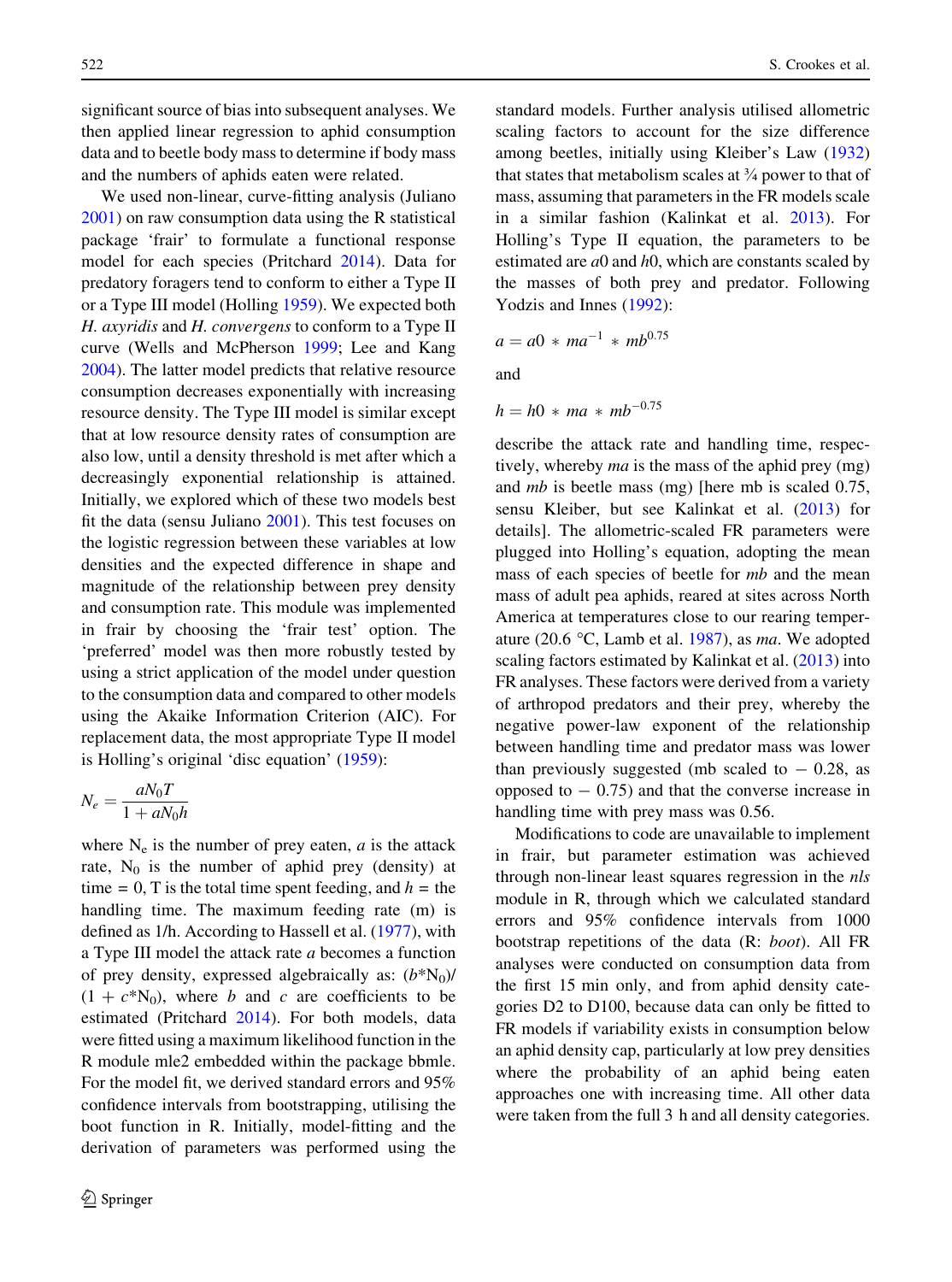For all analyses, FR parameters  $(a, h$  and  $m)$ —or their scaled-equivalents were quantified through resampling of the data by bootstrapping  $(n = 100)$ . Although some convergence of parameter values was expected when beetle mass was taken into account, a significant difference between FR parameters was still expected, suggesting that any functional divergence is due to phenotypic characters that may covary with body mass and not solely by the energetic demands of maintaining a greater or smaller body mass. Significant differences in mean estimates of FR parameters between beetle species were assessed using one-way ANOVAs, applying Tukey's post hoc tests.

#### Results

Harmonia axyridis was significantly larger in body mass than  $H$ . *convergens* (respective means  $= 38.93$ ) mg,  $SE = 1.02$  and 21.30 mg,  $SE = 0.66$ ; t = 14.8, d.f. = 7,  $p < 0.01$ ). A significant positive relationship was observed between body mass and resource consumption both across and within species  $(p < 0.01;$  Fig. 1). However, the two beetle species differed significantly in their capacity to consume aphids (Fig. 1, Table 1; F = 216.3,  $p < 0.01$ ). Beetle



Fig. 1 The relationship between body mass and predation ability for H. axyridis and H. convergens. Shaded area represents 95% confidence interval of the line of best-fit for both species

Table 1 Multiple analyses of variance (MANOVA) assessing the impact of the predictor variables [species, aphid density and their potential interaction (indicated by the asterisk)] in directing the variance of the response variables (ladybird body mass and the total number of aphids eaten)

| Predictor variable    | Response variable |      |        |        |  |  |  |  |  |
|-----------------------|-------------------|------|--------|--------|--|--|--|--|--|
|                       | D.F.              | SS   | F      | P      |  |  |  |  |  |
| Beetle body mass (mg) |                   |      |        |        |  |  |  |  |  |
| <b>Species</b>        | 1                 | 6607 | 216.31 | < 0.01 |  |  |  |  |  |
| Density               | 7                 | 205  | 0.96   | 0.47   |  |  |  |  |  |
| Species * density     | 7                 | 246  | 1.15   | 0.34   |  |  |  |  |  |
| No. aphids eaten      |                   |      |        |        |  |  |  |  |  |
| <b>Species</b>        | 1                 | 1215 | 151.74 | < 0.01 |  |  |  |  |  |
| Density               | 7                 | 264  | 4.72   | < 0.01 |  |  |  |  |  |
| Species * density     | 7                 | 128  | 2.27   | 0.04   |  |  |  |  |  |
|                       |                   |      |        |        |  |  |  |  |  |

mass did not bias consumption results, as it did not deviate significantly across aphid density categories (see Table 1:  $F < 1.0$ , p = 0.47). H. axyridis consumed significantly more aphids than H. convergens  $(\text{means} = 11.25, \ \text{SE} = 0.68 \ \text{and} \ 3.65, \ \text{SE} = 0.32;$  $t = 10.5$ , d.f. = 7,  $p < 0.01$ ), even after adjusting for body mass (*H. axyridis:* mean = 0.29,  $SE = 0.02$ , *H.* convergens: mean =  $0.18$ , SE =  $0.02$ ; t =  $5.1$ , d.f. = 7,  $p < 0.01$ ). There was a positive significant species-specific effect and a positive beetle body mass effect regarding the number of aphids eaten (MAN-OVA analysis,  $p < 0.01$  in both cases). In addition, consumption of aphids increased with aphid density  $(p < 0.01;$  Table 1).

Harmonia axyridis dramatically out-performed the native beetle in consuming aphids at every prey density, with an overall consumption rate  $\sim 316\%$ higher (Fig. [2](#page-5-0)a). Mean mass-adjusted consumption of aphids was also significantly higher for H. axyridis versus H. convergens, averaging 161% higher across density categories (Fig. [2b](#page-5-0)). Differences in overall consumption were particularly strong at low prey densities excepting for cases where a single aphid was offered.

Consumption data for both beetles were consistent with a Type II FR (*H. axyridis:*  $z = -10.1, p < 0.01;$ H. convergens:  $z = -7.6$ ,  $p < 0.01$ ); fit of Type III models was always lower. Consumption data for both species adhered most closely to Holling's Type II FR rather than Hassell's prey-replacement Type III model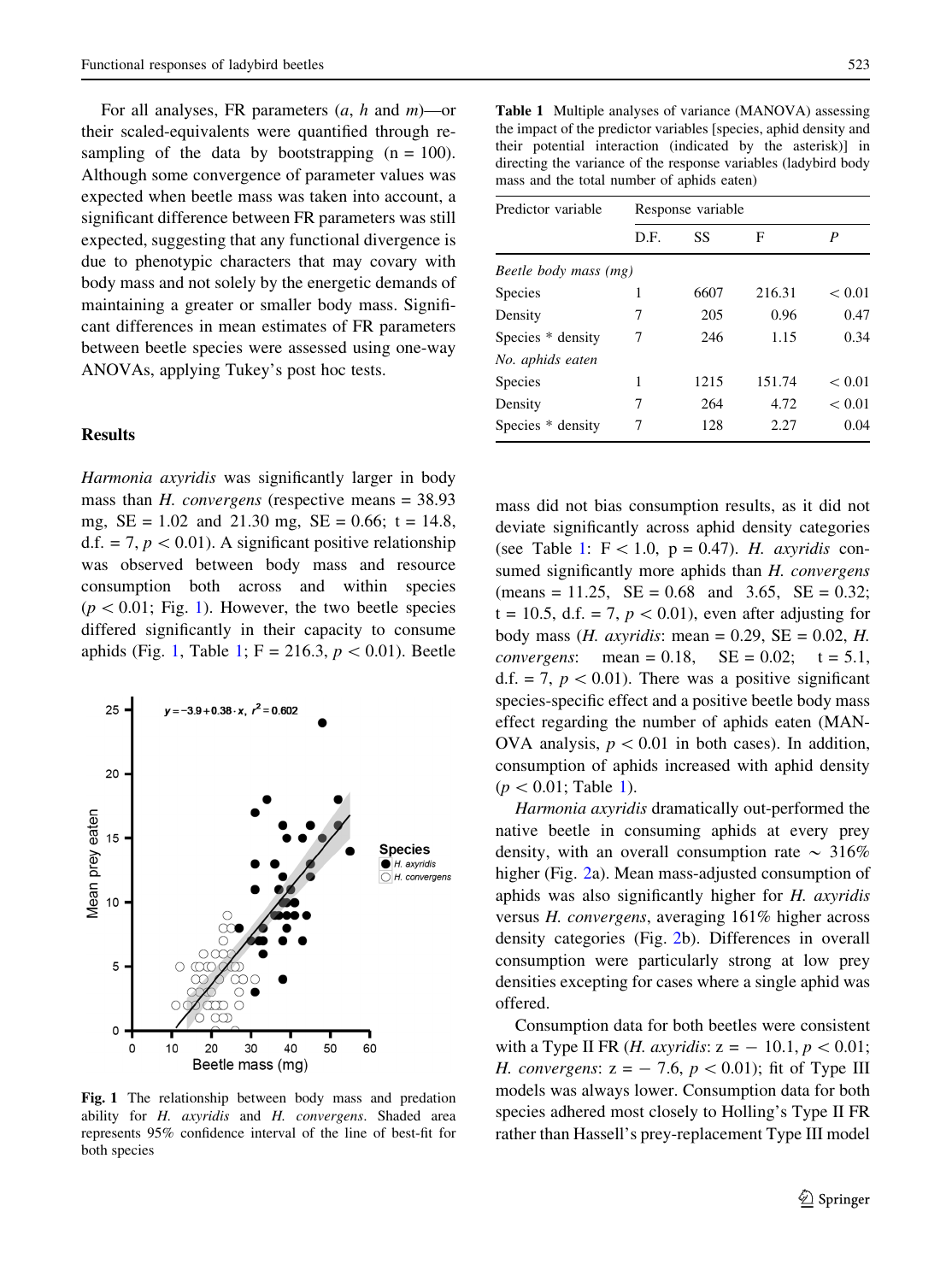<span id="page-5-0"></span>

Fig. 2 Comparison of mean prey consumption between H. axyridis (black) and H. convergens (white) for each aphid density after the full duration of the experiment (a). The lower panel (b) corrects for differential body mass. Bars depict the standard error associated with each mean value

(Table 2). In addition, H. axyridis possessed a higher Type II FR curve than did *H. convergens* (Fig. [3](#page-6-0)). Indeed, H. axyridis maintained a higher consumption rate over the entire 3 h, reflecting both higher detection ability and higher maximum feeding.

Harmonia axyridis exhibited a significantly higher absolute attack and maximum feeding rate than H. convergens, with a concomitantly lower handling (see Table [3](#page-6-0) and Fig. [4](#page-7-0)). However, body-mass adjusted patterns showed significant convergence of the scaled attack rate (a0) between the two species, with a significant reversal under the scaled models (Table [3](#page-6-0) and Fig. [4\)](#page-7-0). However, the scaled-handling time (h0) remained significantly lower for H. axyridis than for H. convergens under both allometric models. Consequently, scaled-maximum feeding rate (m0) was higher for H. axyridis than H. convergens for all models (Table [3](#page-6-0) and Fig. [4](#page-7-0)).

### **Discussion**

Introduced H. axyridis was a superior consumer of aphids over native H. convergens, whilst accounting for allometric-scaling. Its higher maximum feeding rate was mediated by its lower prey handling times, but not by the attack rate, for which there may be an allometric component. These findings are consistent with the hypothesis that there exists a significant nonallometric component to the differential functional responses exhibited by the two beetle species, and that this difference may in part explain differential resource utilisation. Our findings are also consistent with numerous studies that identified higher maximum feeding rates in ecologically damaging introduced versus native species (Dick et al. [2014](#page-9-0), [2017;](#page-9-0) Alexander et al. [2014](#page-9-0)).

The hypothesis that introduced species are competitively dominant versus native ones is historically rooted (e.g., Elton [1958\)](#page-9-0). Body mass is an important component of an organism's existence, potentially impacting all aspects of life-history. For example, body mass is a predictor of competitive dominance between species with significant dietary overlap (Poling and Hayslette [2006\)](#page-10-0). However, surveys of body mass across invasive taxa are generally negatively correlated with establishment success, particularly in insects (Lawton and Brown [1986](#page-9-0)). Furthermore, larger competitors may be at a disadvantage when resource availability is insufficient to maintain somatic and reproductive tissues (e.g.,

Table 2 Model comparison of functional response curves fitted to the experimental aphid consumption data, indicating the most favourable fit ( $Rank = 1$ )

| <b>Species</b>        | Model              | – Log likelihood | AIC    | Rank |
|-----------------------|--------------------|------------------|--------|------|
| Harmonia axyridis     | Holling's type II  | 105.08           | 109.08 |      |
|                       | Hassell's type III | 105.05           | 110.86 |      |
| Hippodamia convergens | Holling's type II  | 124.57           | 128.58 |      |
|                       | Hassell's type III | 120.62           | 128.79 |      |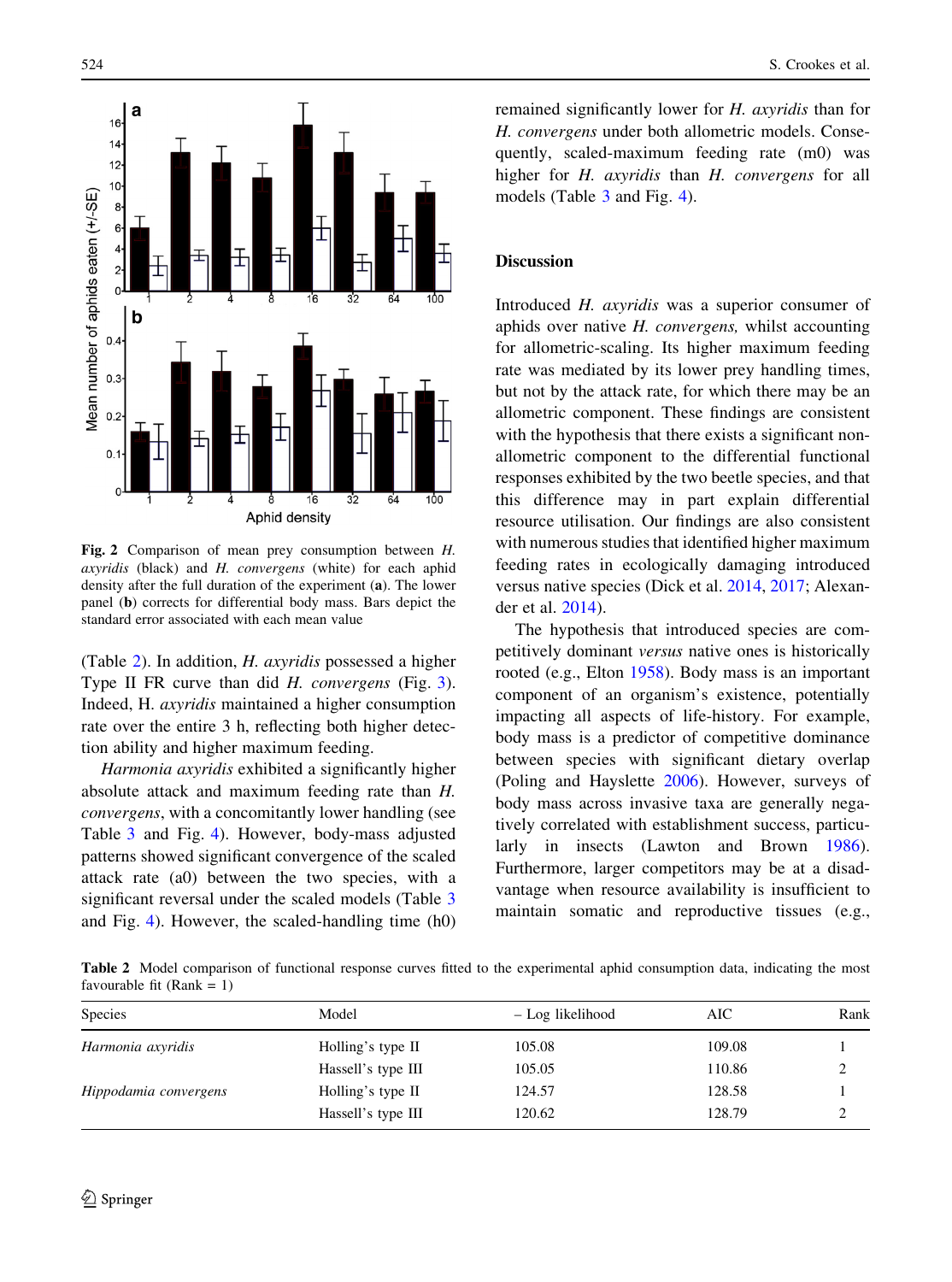<span id="page-6-0"></span>Fig. 3 Type II functional response curves fitted to the 15-min aphid consumption windows for H. axyridis (upper left) and H. convergens (upper right). Mean aphid consumption (with  $\pm$  SE bars) is plotted against density as a continuous predictor variable. The lower panels show the bootstrapping repetitions (thin lines) that determine the 95% confidence intervals (thick lines) for each curve



**Table 3** Type II functional response parameters estimated by bootstrap resampling  $(n = 100)$  of non-linear least squares regression model-fitting

| Model    | Parameter        | Harmonia axyridis |           | Hippodamia convergens |         | <b>ANOVA</b> |           |
|----------|------------------|-------------------|-----------|-----------------------|---------|--------------|-----------|
|          |                  | Mean              | <b>SE</b> | Mean                  | SE.     | F statistic  | $P$ value |
| Hollings | a                | 1.770             | 0.030     | 1.455                 | 0.090   | 9.200        | < 0.010   |
|          | $\boldsymbol{h}$ | 0.234             | 0.002     | 0.405                 | 0.005   | 944          | < 0.010   |
|          | $\boldsymbol{m}$ | 4.270             | 0.075     | 2.470                 | 0.015   | 1633         | < 0.010   |
| Kalinkat | $a\theta$        | 0.060             | < 0.001   | 0.075                 | < 0.001 | 5.480        | 0.020     |
|          | h0               | 0.931             | 0.006     | 1.361                 | 0.021   | 378          | < 0.010   |
|          | m <sub>0</sub>   | 1.074             | 0.001     | 0.735                 | 0.001   | 542          | < 0.010   |
| Kleiber  | a0               | 0.060             | < 0.001   | 0.075                 | < 0.001 | 2.200        | 0.140     |
|          | h0               | 6.970             | 0.051     | 7.442                 | 0.102   | 17.200       | < 0.010   |
|          | m <sub>0</sub>   | 0.143             | < 0.001   | 0.134                 | < 0.001 | 3.450        | < 0.010   |

Mean values and standard errors are presented for attack rate  $(a)$ , handling time  $(h)$  and maximum feeding rate  $(m)$  (or their scaled equivalents denoted by a zero) for the unadulterated Holling's model and for the allometric Kalinkat and Kleiber models, respectively

Lenski [1984\)](#page-10-0). The same principle applies in aquatic systems, where small species with low threshold food levels may be capable of outcompeting larger ones with higher food requirements (Stemberger and Gilbert [1985\)](#page-10-0). Increasing size does not necessarily confer competitive advantage upon non-native species in novel locations unless they possess other physiological or behavioural attributes that enhance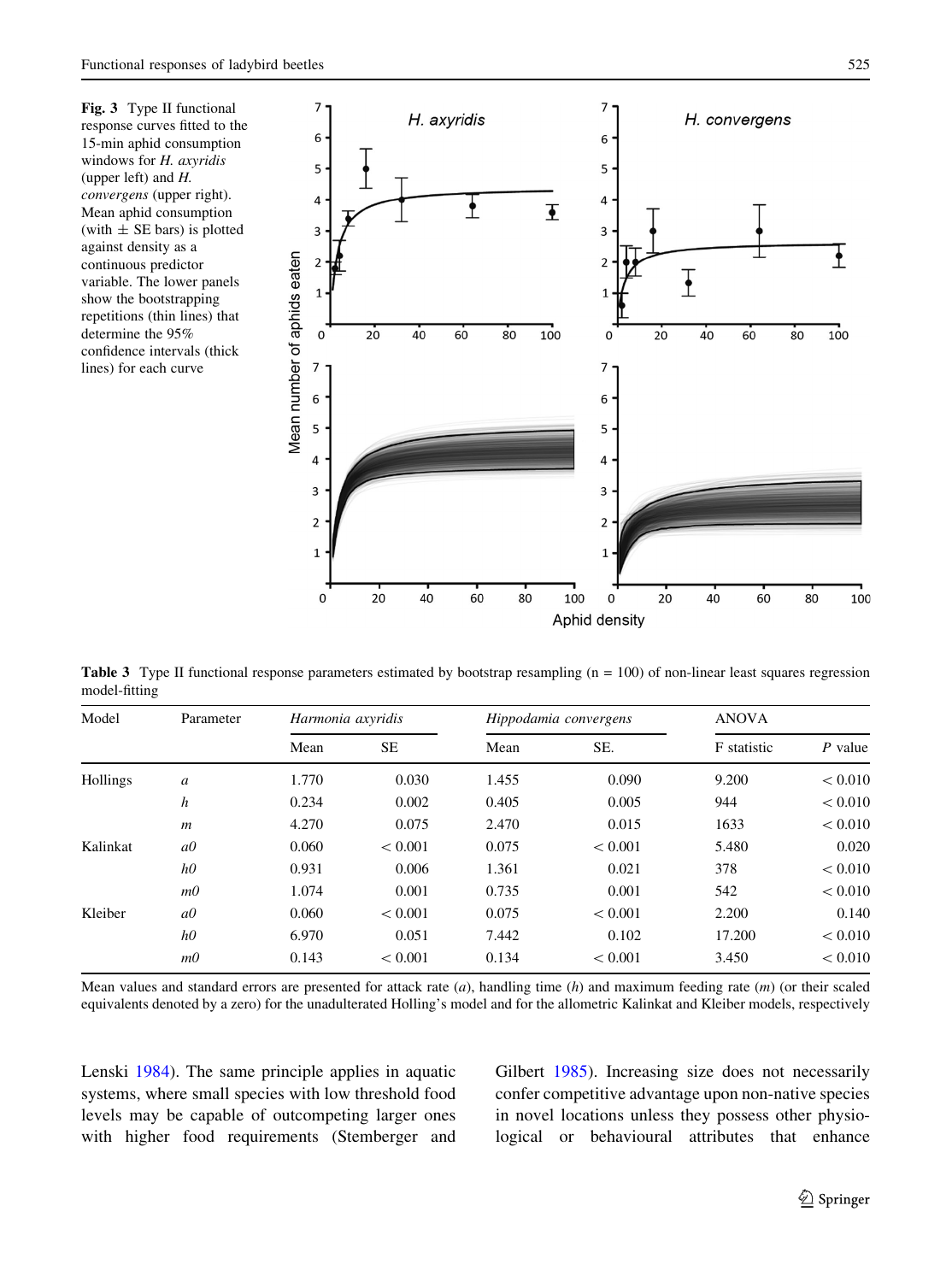Fig. 4 Mean parameter estimates (attack rate: a/a0; handling time: h/h0; maximum feeding rate: m/ m0) derived from bootstrap re-sampling of the nonscaled Holling's model (upper row), the Kalinkat allometric scaled model (middle row) and the Kleiber scaled model (lower row) for H. axyridis (grey) and H. convergens (white). Statistically significant differences (Tukey's post hoc test) are indicated by an asterisk. Bars show standard errors

<span id="page-7-0"></span>

competitive ability. Limiting similarity among sympatric native coccinellid beetles may offset any disadvantages conferred by energetically-demanding body mass maintenance, resulting in an enhanced ability to compete for resources independent of allometric scaling relationships through the evolution of covarying phenotypes. Furthermore, this competitive advantage may only become realized when the surrounding biotic or abiotic environments change, as for example might be the case when a species is introduced into a new region.

The FR analysis indicates that the elevated FR of H. axyridis is a result of shorter handling times, i.e., it either physically manipulates or consumes aphids much more quickly than the native species or it possesses higher digestive functioning (Jeschke et al. [2002\)](#page-9-0). The higher FR explains the higher per capita maximum feeding rate and overall consumption by H. axyridis across all aphid densities. That the attack rate was not consistently significantly elevated in the nonnative over the native beetle across all FR models (and the relationship is reversed in this study) is not unexpected, as similar findings have been observed with other non-native taxa (e.g., Alexander et al. [2014\)](#page-9-0) and any hitherto inferred elevated attack rates may

need to be reassessed with allometry in mind. Also, the rate at which both beetle species encountered aphids did not vary across prey densities across the entirety of the 3 h experimental time period. This was not surprising as the antennae-based olfactory sense, which they use to detect food and potential mates (e.g., Acar et al. [2001\)](#page-9-0), is likely of limited utility in the small, closed arenas of our study. The closed petri dish experimental design likely approximates the real world in degree, rather than in kind, as differences in the immediate environment that each organisms in a trial encounters may modify the predator's—and/or prey's—responses. Therefore, these results need to be caveated with the realisation that the experimental design, bound by the spatial limitations of the petri dich environment, approximates real-life (Murdoch [1983\)](#page-10-0), but remains a useful model in which to evaluate comparative modes of resource consumption by predators (Dick et al. [2014](#page-9-0)).

Although supported by bootstrapping, the bestsupported Type II FR model is only marginally better supported than the Type III FR model. It is conceivable that a Type III response may be shown by coccinellids under other circumstances (different ontogenetic stages, variant resource(s), or under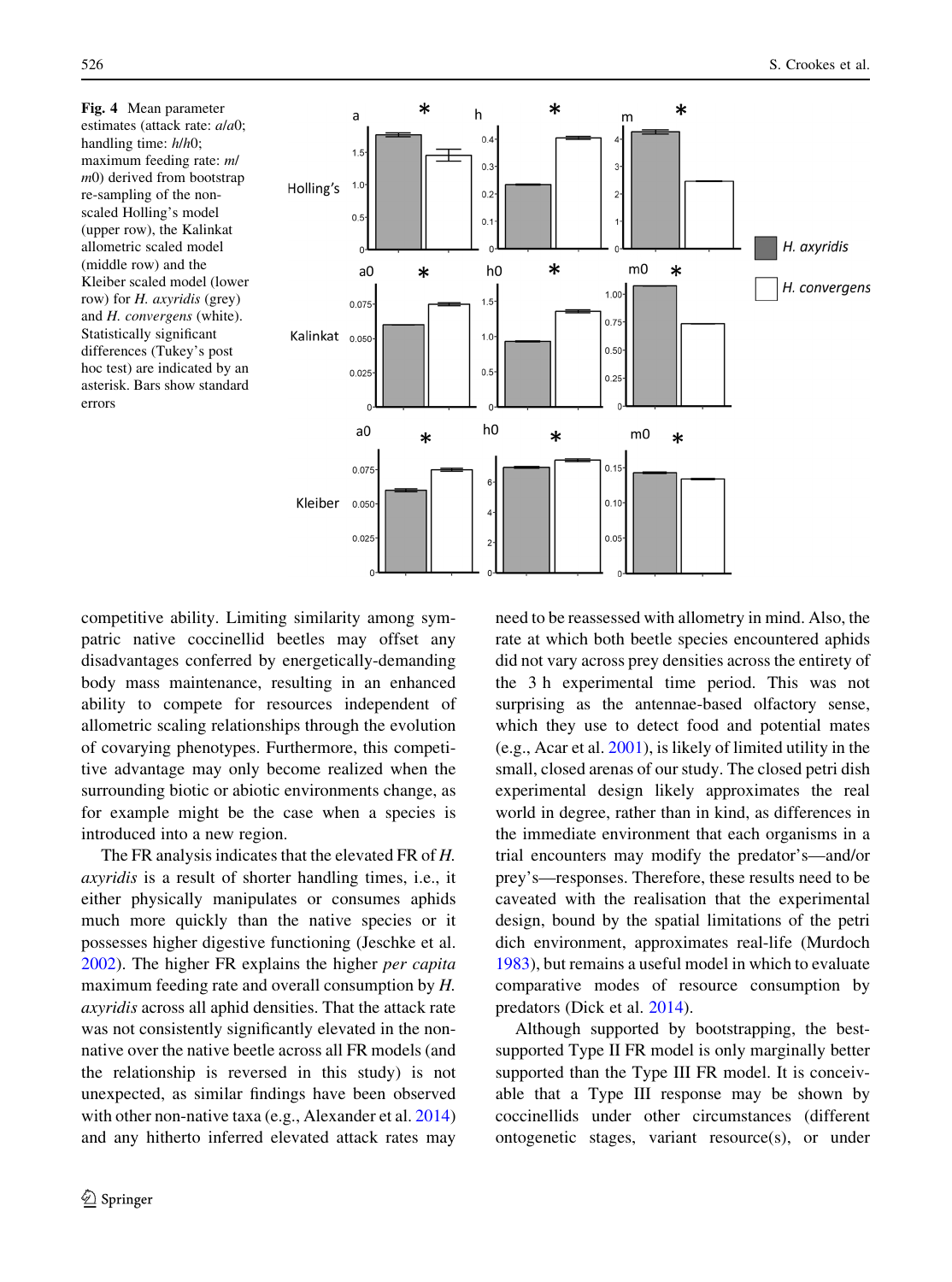alternate trophic scenarios, etc.) and, therefore, cannot be ruled out for these taxa. As a corollary, the expected positive density-dependent response of resources to less efficacious predation at low resource densities may afford some populations of prey items a chance to stabilize in some habitats when predated by Type III coccinellids, presumably impacting higher-level trophic intraguild competition among sympatric coccinellid populations, including between indigenous and non-indigenous species.

The correlated decline of North American native coccinellids with increasing abundance of H. axyridis (and the European seven-spot ladybird Coccinella septempunctata) is consistent with asymmetric competition whereby the introduced species become established at the expense of a native one. Asymmetric competition is twice as common as equilibrium competition in insects (Lawton and Hassell [1981](#page-10-0)). However, theoretical and experimental work shows that limiting resources at the lowest densities is the arena in which competitive exclusion is most efficacious (Tilman [1982](#page-10-0)). Whilst not a direct measure of competition, comparing FR curves gives an indication of the potential impact for unequal resource utilisation, particularly at lowest resource densities (see also Tilman [1977](#page-10-0)). The higher absolute and scaled maximum feeding rate of H. axyridis over H. convergens is consistent with an interpretation that the former may reduce aphid prey resources available to the latter at the lowest prey densities. More efficient H. axyridis have the potential to drive asymmetric competition in an intraguild coccinellid community in which resources (e.g., aphids) are not spatially or temporally homogeneously distributed. Numerous studies have found that ladybird beetles can significantly reduce aphid abundance in controlled cage experiments (e.g., Thiess et al. [2011\)](#page-10-0). Further, a decline in wild aphid populations correlates with the presence of aphdiophagous predators (e.g., Zhao et al. [2013\)](#page-10-0) thus aphids may be a limiting resource both to coccinellid beetles and other intraguild predators.

We compared only adults of both species, though H. axyridis exhibits a Type II FR at all stages of larval development (Lee and Kang [2004](#page-10-0)); therefore, the combined functional response across all life stages may be higher than other coccinellids. However, while it was observed that under laboratory settings single individuals of  $H$ . axyridis outperform  $H$ . convergens in the consumption of a single prey type, ladybird size is positively correlated with size of their prey (Dixon and Hemptinne [2001\)](#page-9-0). Future FR experiments may test whether smaller *H. convergens* proactively choose smaller aphid nymphs or smaller species, and whether larger H. axyridis may prefer bigger prey from a mixed prey field. Moreover, interference among intraguild species may modulate FRs. Furthermore, the H. convergens population used in this study may differ from wild populations in FR due to the differing ontogenetic circumstances in which commercial populations—even those buttressed by wild-caught individuals—and wild populations experience during development. Therefore, our results should be interpreted cautiously until wild-caught populations of native coccinellids are subject to replicated experimentation. However, catching enough native individuals for a robust analysis will become more difficult as numbers of natives continue to decline.

The most significant finding of this study is the elevated comparative resource utilisation efficiency of H. axyridis compared to H. convergens. The causative basis for this increased ability is not clear. Temperature affects metabolism, which, in turn, affect functional responses (Sentis et al. [2012\)](#page-10-0). Feeding mode (sucking or chewing) can alter predation pressure calculated for macroinvertebrate predators on aquatic prey (Klecka and Boukal [2013\)](#page-9-0). While both ladybird species chew their prey, we observed that the time allotted to cleaning mouthparts with their forelegs was lower for H. axyridis (DeRoy, pers. observ), increasing time available for hunting. This may be related to mouthpart polymorphism in ladybird beetles (Minelli and Pasqual [1977\)](#page-10-0). A greater capacity for passing food through the digestive system suggests that H. axyridis has higher digestive or metabolic efficiency. H. axyridis likely has increased gut efficiency—allowing better manipulation and processing of food through the gut—and higher faecal production (E. DeRoy, pers. observ.) relative to H. convergens, even though it has lower metabolic efficiency at 20  $\rm{^{\circ}C}$  (Acar et al. [2005\)](#page-9-0). By processing and clearing food quickly, H. axyridis may be expected to be less readily sated than H. convergens and will engage in further foraging behaviour.

In conclusion, data from our FR experiments suggests that the Asian multicoloured ladybird possesses a greater ability to process aphid prey than a native counterpart, inclusive of scaling. This ability provides a platform by which it may successfully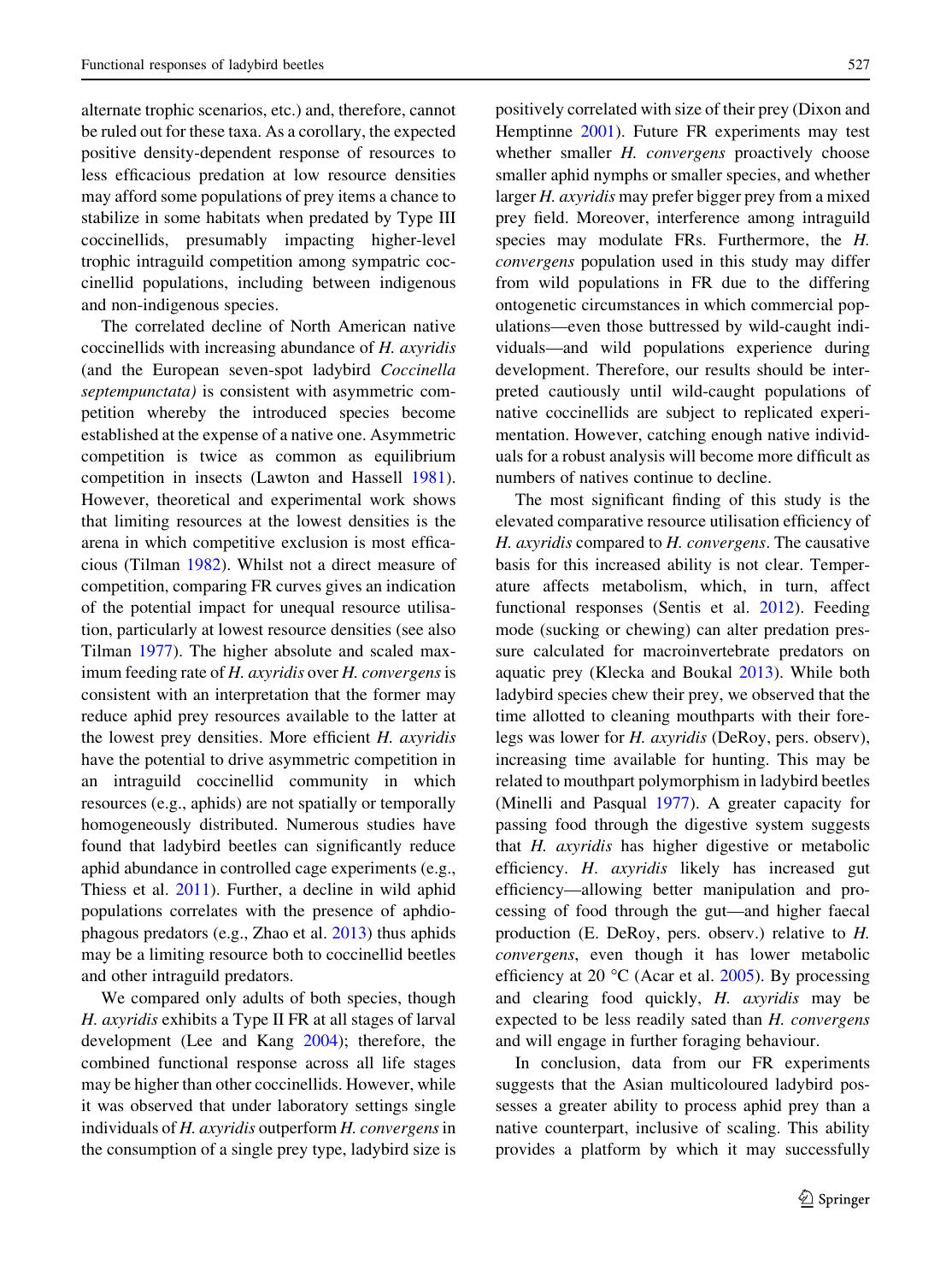<span id="page-9-0"></span>compete with and suppress native coccinellid beetles in urban, agricultural and undisturbed habitats of North America. Other coccinellid taxa have already become established in North America or threaten to do so (e.g., C. septempunctata and Harmonia variegata). It is not clear whether these species also possess physiological and behavioural mechanisms that confer invasiveness. We encourage greater use of FRs and their parameters in the understanding and prediction of invasive species impacts through predation and competition.

Acknowledgements We thank Drs. Dan Pritchard and Steven Marshall for analytical and field advice and Dr. Trevor Pitcher with experimental setup and execution. We are also indebted to the comments made by two referees that enhanced the manuscript. We are grateful for funding from an NSERC Discovery Grant and Canada Research Chair to HJM.

#### References

- Acar EB, Medina JC, Lee ML, Booth GM (2001) Olfactory behaviour of convergent lady beetle (Coleoptera: Coccinellidae) to alarm pheromone of green peach aphid (Hemiptera: Aphididae). Can J Entomol 133:389–397
- Acar EB, Mill DD, Smith BN, Hansen LD, Booth GM (2005) Comparison of respiration in adult Harmonia axyridis (Pallas) and Hippodamia convergens Guerrin-Manaville (Coleoptera: Coccinellidae). Environ Entomol 34:241–245
- Alexander ME, Dick JTA, Weyl OLF, Robinson TB, Richardson DM (2014) Existing and emerging high impact invasive species are characterised by higher functional responses than natives. Biol Lett 10(2):20130946. [https://](https://doi.org/10.1098/rsbl.2013.0946) [doi.org/10.1098/rsbl.2013.0946](https://doi.org/10.1098/rsbl.2013.0946)
- Coderre D, Lucas E, Gagné I (1995) The occurrence of Harmonia axyridis (Pallas) (Coleptera: Coccinellidae) in Canada. Can Entomol 127:609–611
- Dick JTA, Alexander ME, Jeschke JM, Ricciardi A, MacIsaac HJ, Robinson TB, Kumschick S, Weyl OLF, Dunn AM, Hatcher MJ, Paterson RA, Farnsworth KD, Richardson DM (2014) Advancing impact prediction and hypothesis testing in invasion ecology using a comparative functional response approach. Biol Invasions 16:735–753
- Dick JTA, Laverty C, Lennon JJ, Barrios-O'Neill D, Mensink PJ, Britton JR, Medoc V, Boets P, Alexander ME, Taylor NG, Dunn AM, Hatcher MJ, Rosewarne PJ, Crookes S, MacIsaac HJ, Xu M, Ricciardi A, Wasserman RJ, Ellender BR, Weyl OLF, Lucy FE, Banks PB, Dodd JA, MacNeil C, Penk MR, Aldridge DC, Caffrey JM (2017) Invader relative impact potential: a new metric to understand and predict the ecological impacts of existing, emerging and future invasive alien species. J Appl Ecol 54:1259–1267
- Dixon AFG, Hemptinne J-L (2001) Body size distribution in predatory ladybird beetles reflects that of their prey. Ecology 82:1847–1856
- Dreistadt SH, Flint ML (1996) Melon aphid (Homoptera: Aphididae) control by inundative convergent lady beetle (Coleoptera: Coccinellidae) release on chrysanthemum. Environ Entomol 25:688–697
- Elton CS (1958) The ecology of invasions by animals and plants. University of Chicago Press, Chicago
- Emery SM (2007) Limiting similarity between invaders and dominant species in herbaceous plant communities? J Ecol 95:1027–1035
- Gordon RD (1985) The Coleoptera (Coccinellidae) of America north of Mexico. J N Y Entomol Soc 93:1–912
- Hassell M, Lawton J, Beddington J (1977) Sigmoid functional responses by invertebrate predators and parasitoids. J Anim Ecol 46:249–262
- Hesler SL, McNickle G, Catangui MA, Losey JE, Beckendorf EA, Stellwag L, Brandt DM, Bartlett PB (2012) Method for continuously rearing Coccinella lady beetles (Coleoptera: Coccinellidae). Open Entomol J 6:42–46
- Hinkleman TM, Tenhumberg B (2013) Larval performance and kill rate of convergent ladybird beetles, Hippodamia convergens, on black bean aphids, Aphis fabae, and pea aphids, Acyrthosiphon pisum. J Insect Sci 13:46
- Hoebeke ER, Wheeler AG (1996) Adventive lady beetles (Coleoptera: Coccinellidae) in the Canadian Maritime provinces, with new eastern U.S. records of Harmonia quadripunctata. Entomol News 107:281–290
- Holling CS (1959) The components of predation as revealed by a study of small mammal predation of the European sawfly. Can Entomol 91:298–385
- Ingels B, van Hassel P, van Leeuwen T, de Clercq P (2015) Feeding history affects intraguild interactions between Harmonia axyridis (Coleoptera: Coccinellidae) and Episyrphus balteatus (Diptera: Syrphidae). PLoS ONE. <https://doi.org/10.1371/journal.pone.0128518>
- Jeschke JM, Kopp M, Tollrian R (2002) Predator functional responses: discriminating between handling and digesting prey. Ecol Monogr 72:95–112
- Juliano SA (2001) Nonlinear curve-fitting: predation and functional response curves. In: Scheiner SM, Gurevitch J (eds) Design and analysis of ecological experiments. Oxford University Press, Oxford, pp 178–196
- Kalinkat G, Schneider FD, Digel C, Guill C, Rall BC, Brose U (2013) Body masses, functional responses and predatorprey stability. Ecol Lett 16:1126–1134
- Klecka J, Boukal DS (2013) Foraging and vulnerability traits modify predator-prey body mass allometry: freshwater macroinvertebrates as a case study. J Anim Ecol 82:1031–1041
- Kleiber M (1932) Body size and metabolism. Hilgardia 6:315–353
- Lamana ML, Miller JC (1998) Temperature-dependent development in an Oregon population of Harmonia axyridis (Coleoptera: Coccinellidae). Environ Entomol 27:1001–1005
- Lamb RJ, MacKay PA, Gerber GH (1987) Are development and growth of pea aphids, Acyrthosiphon pisum, in North America adapted to local temperatures? Oecologia 72:170–177
- Lawton JH, Brown KC (1986) The population and community ecology of invading insects. Philos Trans R Soc Lond B 314:607–616